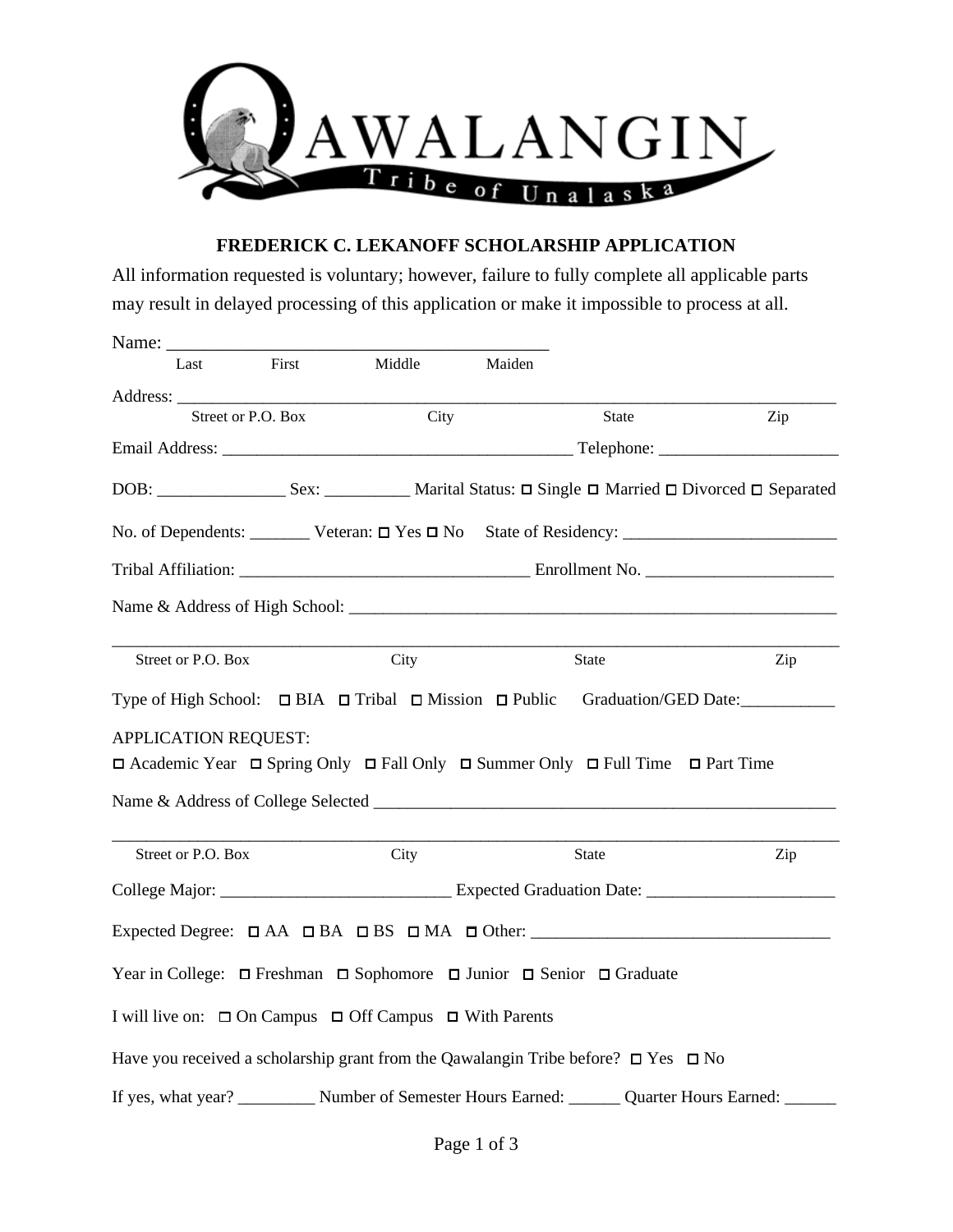STATEMNT OF EDUCATION PURPOSE: I declare that I will use funding I receive under the Qawalangin Tribe of Unalaska Frederick C. Lekanoff Scholarship Program solely for expenses connected with attendance at:

Name of Institution: \_\_\_\_\_\_\_\_\_\_\_\_\_\_\_\_\_\_\_\_\_\_\_\_\_\_\_\_\_\_\_\_\_\_\_\_\_\_\_\_\_\_\_\_\_\_\_\_\_\_\_\_\_\_\_\_\_\_\_\_\_\_\_\_\_\_\_\_

## \*\*\*\*\*\*\*\*\*\*\*\*\*\*\*\*\*\*\*\*\*\*\*\*\*\*\*\*\*\*\*\*\*\*\*\*\*\*\*\*\*\*\*\*\*\*\*\*\*\*\*\*\*\*\*\*\*\*\*\*\*\*\*\*\*\*\*\*\*\*\*\*\*\*\*\*\*\*\*\*\*\*\*\*\*

**PRIVACY ACT AND PAPERWORK REDUCATION ACT STATEMENT: This information is provided pursuant to Public Law 93-579 (Privacy Act of 174), December 31, 1974. Although furnishing personal information to this office is voluntary, failure to apply complete and accurate information may preclude the applicant from eligibility for assistance under this program.** 

**This information is being collected to determine eligibility of individuals applying for services. This information will be used to produce statistical records required at the Office of Indian Education Programs. Response to this request required to obtain a benefit.** 

**I hereby certify that the above information on this form is true and correct to the best of my knowledge and consent to the release of this information to the necessary agencies to complete my financial aid packet. I request that any Qawalangin Tribe Scholarship awarded to me be mailed to me. I will provide a copy of my grades or transcripts to the Qawalangin Tribe office at the end of each academic term.** 

Applicant's Signature: \_\_\_\_\_\_\_\_\_\_\_\_\_\_\_\_\_\_\_\_\_\_\_\_\_\_\_\_\_\_\_\_\_\_\_\_\_\_\_\_\_\_\_\_\_\_\_\_\_\_\_\_\_\_\_\_\_\_\_\_\_\_\_\_\_\_

Date: \_\_\_\_\_\_\_\_\_\_\_\_\_\_\_\_\_\_\_\_\_\_\_\_\_\_\_\_\_\_\_\_\_\_\_\_